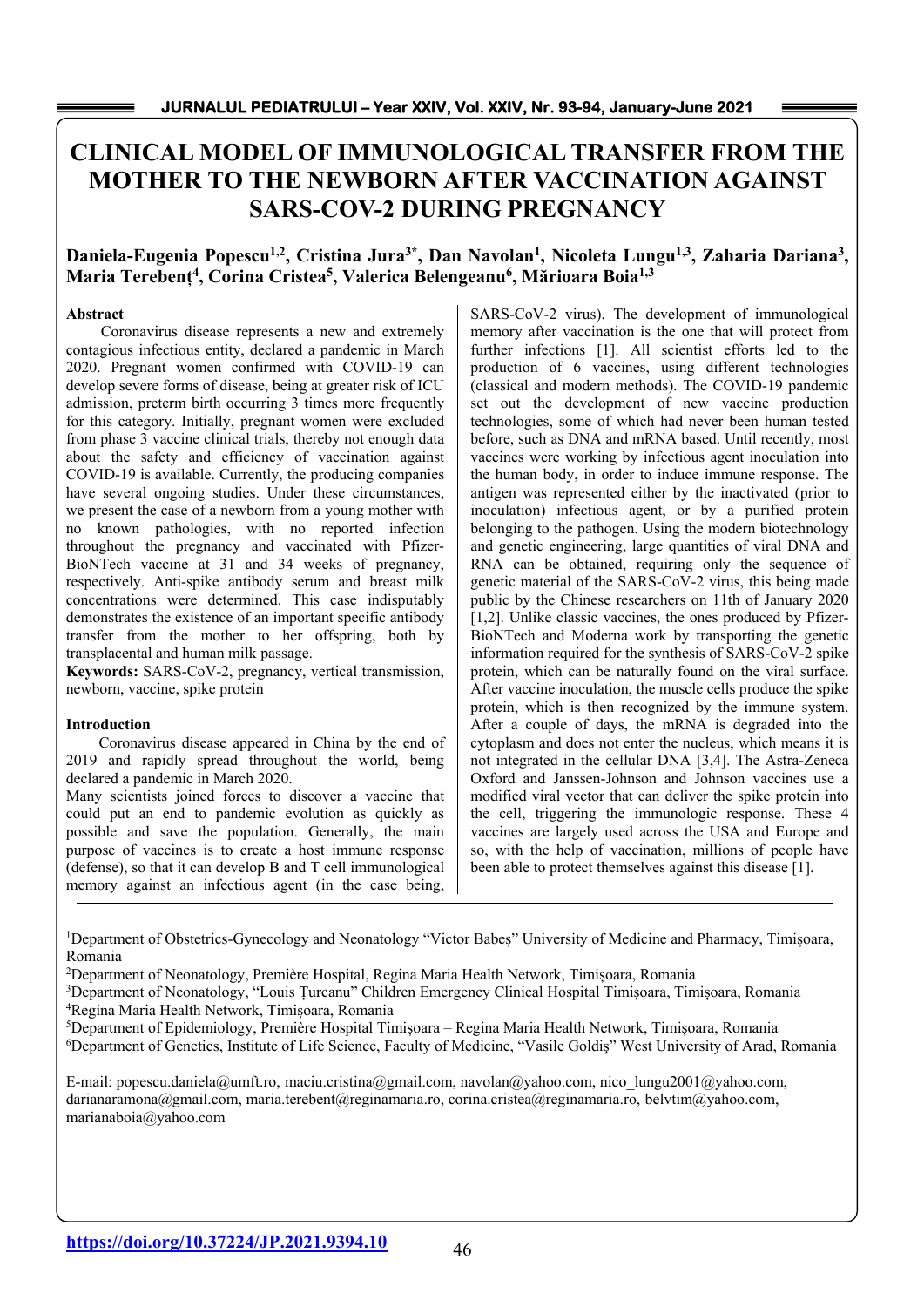Pregnant women that develop COVID-19 can present with severe forms of disease, especially if comorbidities are present, or associated to pregnancy (high blood pressure, diabetes, obesity, asthma etc.). These cases have higher risks of ICU admission and preterm delivery risk is 3 times higher compared to pregnant women who did not contract or develop the infection [5]. Initially, pregnant women were excluded from the vaccines clinical trials, this being the main reason why there is still insufficient data reported about the efficacy and safety of vaccinating against COVID-19 during pregnancy [6]. At this time, there are several ongoing studies, done by the producing companies. During pregnancy, most vaccines can be administered if the benefits overcome the risks [7]. Vaccines against flu, tetanus, diphtheria and pertussis are frequently used during pregnancy, due to the protection they, by transplacental antibody transfer from the mother to the fetus/newborn [5]. Starting from these unanimously approved results, we expect the vaccine against COVID-19 to offer the same antiinfectious protection to both the mother and the fetus/newborn [5,6,7].

#### **Material and method**

After maternal vaccination during pregnancy, anti-Spike (S) protein antibody titer was determined, from the maternal and neonatal blood, as well as from breast milk. For anti-S protein antibody determination, the ECLIA (electrochemiluminescence) method was used, an immunologic test that allows the quantitative analysis of IgG antibodies against SARS-CoV-2 S protein receptor binding domain (RBD) in both human serum and plasma, as well as human milk. The test is suggested as an adjuvant for the evaluation of humoral immune reaction to SARS-CoV-2 S protein.

#### **Case report**

We present the case of a 24 years old pregnant woman from Timișoara, Romania, Gravida 1, Para 1, with no history of SARS-CoV-2 infection and who decided, together with the family and obstetrician, to vaccinate against COVID-19.

 The pregnancy developed as a physiological process, within normal parameters, with no preexistent pathologies or complications. The fetal evolution and development were normal, both before, as well as after vaccination. The main reason for vaccine uptake was due to the fearful complications the disease can cause, having a husband who was working in an environment with high infection risk and also for being a General Medicine student.

 By 31-weeks gestational age, the first dose of Pfizer-BioNTech vaccine was administered, and by 34-weeks the second dose, as well. No adverse effects were reported other than local pain surrounding the inoculation area. No analgesics or antipyretic medication was administered neither before nor after vaccination. Following vaccination, the evolution of pregnancy developed within normal ranges,

with on-time check-ups and prenatal care, which showed normal fetal growth and development.

 By 39-weeks gestational age, spontaneous labor occurred, followed by normal vaginal delivery, in cephalic presentation, from which resulted a newborn with appropriate gestational weight (3500g), length (51cm), head circumference (35cm) and an APGAR score of 10. The neonatal adaptation to the extrauterine life was normal. According to the hospital's protocol, the pregnant woman was tested against COVID-19 on admission, by polymerase chain reaction (PCR), with a negative result.

 After delivery, the usual laboratory tests of the mother and neonate were normal, with no pathologic findings. In the 5th day after delivery, both the mother and her newborn came into our clinic for a usual check-up, which showed a normal newborn evolution and for several tests, which included specific anti-SARS-CoV-2 antibodies (IgG and IgM) testing from the venous blood, that were negative, meaning the infection never occurred. At the same time, the anti-Spike (S) protein antibody titer was determined, from the maternal and neonatal blood, as well as from breast milk. For anti-S protein antibody determination, the ECLIA (electrochemiluminescence) method was used, an immunologic test that allows the quantitative analysis of IgG antibodies against SARS-CoV-2 S protein receptor binding domain (RBD) in both human serum and plasma, as well as human milk. The test is suggested as an adjuvant for the evaluation of humoral immune reaction to SARS-CoV-2 S protein. The minimum detection limit, under which the result is negative for the presence of antibodies against the S protein represents 0,80U/ml, above this value the result being positive.

#### **Results**

The antibodies against Spike protein of SARS-CoV-2 evaluated 5 days after delivery from the maternal and neonatal serum were increased, the maternal titers were of 624U/ml and the neonatal ones of 470U/ml. The titers from human milk were lower, of only 1.34U/ml, but above the minimum detection limit. A follow-up of anti-spike antibody titer dynamics, 6 weeks after delivery (and 5 weeks after the first determination) was done. The antibody titers from the maternal and infant blood and from human milk were once again determined. The results were increasingly higher for the mother, with values of 737.2U/ml (serum value) and 1.61U/ml (breast milk value), which translates to a more important antibody transfer via human milk. Although the infant's antibody titer was lower (164.9U/ml), its value is still appropriately increased for offering a sufficient anti-infectious protection by 4 months of age, when the infant's immune system starts to produce its own antibodies. The finding of this type of antibodies in human milk is both important and benefic due to the fact that this transfer can never be a passive one, but one that contributes to the anti-infectious mucosal defense, taking into account that an exclusively breastfed newborn can ingest up to 800- 1000 ml of human milk in 24 hours.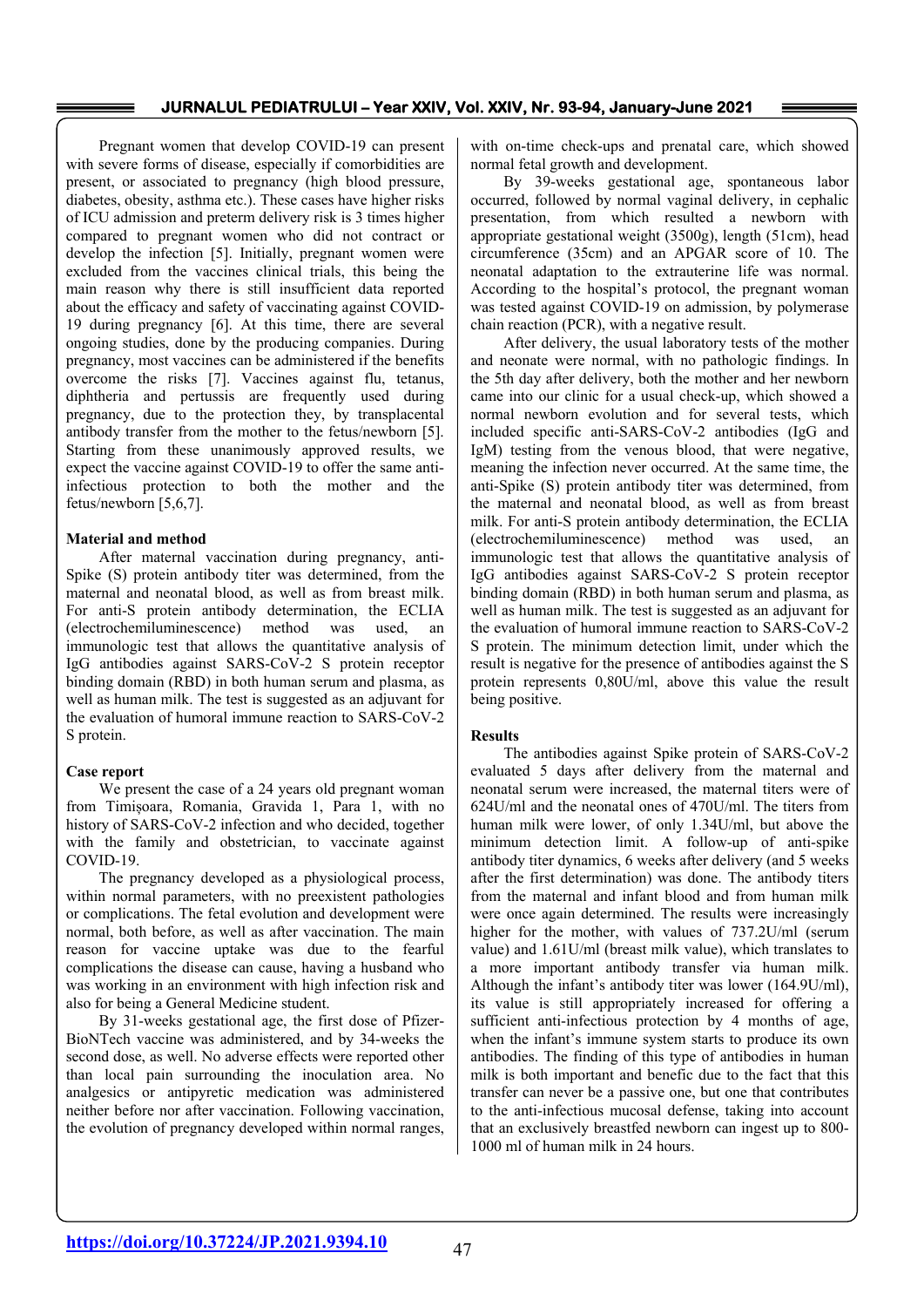| JURNALUL PEDIATRULUI - Year XXIV, Vol. XXIV, Nr. 93-94, January-June 2021 |  |  |  |
|---------------------------------------------------------------------------|--|--|--|
|---------------------------------------------------------------------------|--|--|--|

| Antibody titer (U/ml) |        |         |  |
|-----------------------|--------|---------|--|
|                       | 5 days | 6 weeks |  |
| Mother serum          | 624    | 737.2   |  |
| <b>Breast milk</b>    | .34    | 1.61    |  |
| Newborn/Infant serum  | 470    | 164.9   |  |

**Table 1.** Table demonstrating antibody titers from the maternal, neonatal/infant serum and breast milk

# **Discussion**

The development and apparition of mRNA based vaccines stands upon research initiated since 2006 and finished after 15 years, with the launch of 2 vaccines, Pfizer-BioNTech and Moderna, respectively. These vaccines represent a premiere in vaccinology and the pressure exerted by the SARS-CoV-2 pandemic represented a good opportunity for this type of vaccines, so they could contribute significantly and put an end to this pandemic [3,4].

The vaccination of pregnant women leads to cellular and humoral mediated immunity, which increases the resistance against infection and reduces the vertical transmission rate [3,7,8]. Furthermore, vaccination produces IgG antibodies, which can cross the placental barrier and IgG, IgA and IgM antibodies which have a role in mucosal immunity and are secreted in colostrum/mature breast milk, and then ingested by the newborn during breastfeeds [9,10,11].

Anti-Spike antibodies acquired after vaccination and found in human milk, even if they appear in reduced quantity, are accumulated by administration repetitivity, when the newborn and infant is exclusively breastfed. As mentioned above, the breastfed newborn can ingest around 800-1000ml of milk per day, which ensures an immunologic overprotection if we add the antibodies transferred through the placenta during pregnancy [11]. The anti-Spike antibody transfer via breastmilk is followed by a subtler cell transfer, with cells both involved in antiinfectious defense as well as memory cells, which will contribute to the infant's future immune mechanisms. Lately, affirmations regarding the colostrum and mature milk cellularity, based on scientific arguments, strongly suggest that no milk contamination takes place, but a highly-selective immunological transfer with an essential role in the mucosal anti-infectious defense, including respiratory mucosa, which is greatly affected by the coronavirus infection [12,13].

In the above presented case we indubitably demonstrated that the anti-Spike antibodies acquired after vaccination against SARS-CoV-2 virus can cross the placental barrier from the maternal blood to the fetus. The pregnant woman was vaccinated with 8 and 5 weeks prior to delivery, which allowed enough time for the production, development and transfer of protective antibodies. During the first determination (5 days after birth) the plasmatic antibody quantity present in newborn represented 75% of the maternal plasmatic antibody titer, which leads to the conclusion that there exists a significant and sufficient placental and breastmilk antibody transfer for the protection of both the newborn and infant, at least until 1 year of age, which determines ab initio the exclusion of vaccination during the first year of life. The maternal plasma antibody titer had an increase of 18,1% from the first determination, fact that directly correlates to an equal increase in maternal breastmilk antibody titer, which was 20% since the first determination.

# **Conclusions**

 The most authorized recommendations for vaccination against COVID-19 during pregnancy come from the American College of Obstetrics and Gynecology (ACOG), which recommends that the vaccine should not be contraindicated during pregnancy and the decision must be taken together with the obstetrician.

 World Health Organization considers there are no specific risks that outweigh the benefits of vaccination for pregnant women. The pregnant women at high risk of SARS-CoV-2 exposure (health care workers), or the ones with associated comorbidities (conditions that can lead to death) can be vaccinated after an accurate assessment done by the obstetrician, with interdisciplinary collaboration, if the case presents, with other specialties.

 This paper illustrates that vaccination during pregnancy and breastfeeding provides the infant immunity during the first 4-6 months of life.

 There is a significant and urgent need of research regarding the effectiveness and safety of vaccination against SARS-CoV-2 during pregnancy and establishing the optimal period of time for the vaccine administration, both for the mother as well as her fetus/newborn.

#### **References**

- 1. Sonja A. Rasmussen, Colleen F Kelley, John P Horton, Denise J Jamieson Coronavirus Disease 2019 (COVID-19) Vaccines and Pregnancy. What Obstetricians Need to Know. Obstet Gynecol Mar 2021;137:408–14) DOI: 10.1097/AOG.0000000000004290
- 2. Fergie J and Srivastava A. Immunity to SARS-CoV-2: Lessons Learned. Front. Immunol. 12:654165.doi: 10.3389/fimmu.2021.654165, Mar 2021.
- 3. U.S. Food and Drug Administration. Development and licensure of vaccines to prevent COVID-19—guidance